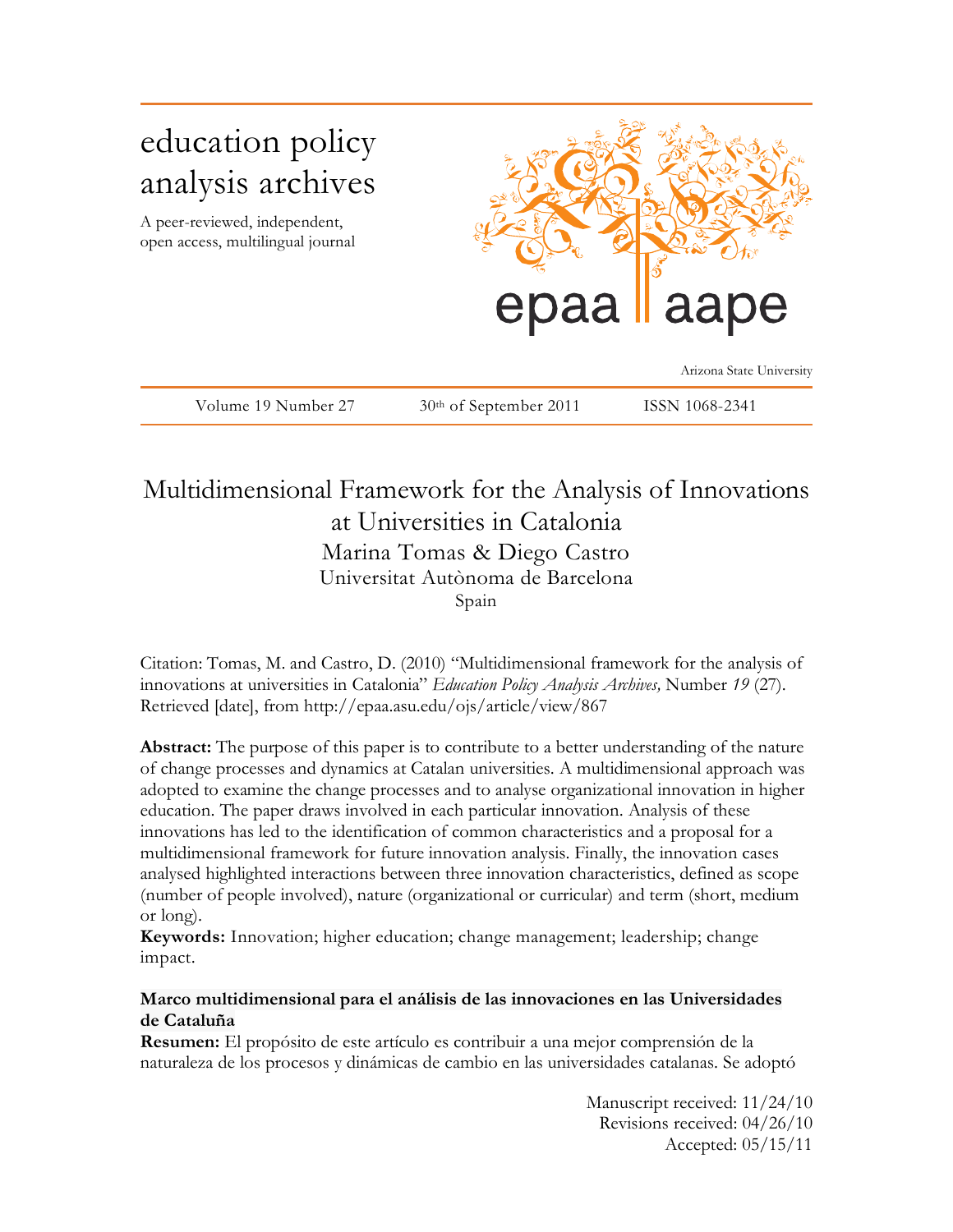un enfoque multidimensional para examinar los procesos de cambio y para analizar la innovación organizativa en educación superior. El artículo parte de la literatura anterior sobre innovación universitaria y de seis estudios de caso de innovaciones en educación superior a nivel del sistema universitario, a nivel institucional y de programa curricular cubriendo diferentes niveles organizacionales y fases de desarrollo. El diseño fue propio de la investigación cualitativa y se basó en entrevistas individuales y grupos de discusión, con el objetivo de la recoger datos de seis grupos diferentes de sujetos involucrados en cada innovación en particular. El análisis de estas innovaciones ha llevado a la identificación de características comunes y una propuesta de un modelo para el análisis multidimensional de la innovación futura. Por último, los casos de innovación analizados nos evidenció la interacción entre tres características de la innovación, definida como el alcance (número de personas implicadas), la naturaleza (o de organización curricular) y duración (corto, mediano o largo plazo).

**Palabras-clave:** Innovación; educación superior; cambio organizacional; liderazgo; cambio.

**Marco multidimensional para a análise de Inovações em Universidades na Catalunha Resumo**: O objectivo deste artigo é contribuir para uma melhor compreensão da natureza dos processos de mudanças e suas respectivas dinâmicas nas universidades da Catalunha. Para analisar os processos de mudança, assim como a inovação organizacional no ensino superior, foi adoptada uma abordagem multidimensional. O estudo parte da literatura anterior sobre inovação universitária, seguido por uma análise empírica de seis estudos de caso sobre inovação no ensino superior. O referido estudo foi realizado no âmbito dos sistemas universitários, institucionais e de programas curriculares e abrangeu os diferentes níveis organizacionais e fases de desenvolvimento. Trata-se de uma investigação de natureza qualitativa, com análise baseada em entrevistas individuais e nas discussões de grupos focais, com o objectivo de colectar dados de seis diferentes grupos de sujeitos envolvidos em cada inovação em particular. A análise dessas inovações levou à identificação de características comuns e a proposição de um modelo para a análise multidimensional da inovação futura. Por fim, os casos de inovação analisados evidenciaram a iteração entre três características da inovação, definidas como: alcance (número de pessoas envolvidas); a natureza (ou de organização curricular): e a duração (curto, médio ou longo prazo).

**Palavras-chave:** Inovação; educação superior; mudança organizacional; liderança; impacto da mudança.

# **The University in a Context of Change**

The current university environment is characterized by complexity and by conditions that are changeable and demanding. Universities are obliged nowadays to make changes, most of which arise from the need to provide a service in line with society's requirements. Hargreaves and Dawe (1990: 277) described this situation, asserting that "the organizational culture of an educational institution, such as the University, is under a changeable process which generates internal conflicts, and most of them are the consequence of the discrepancies between the role performed by the universities and the role they should perform in the current society".

The literature on changes in university organizational culture is abundant and wideranging; nevertheless, there is general agreement on a number of fundamental aspects: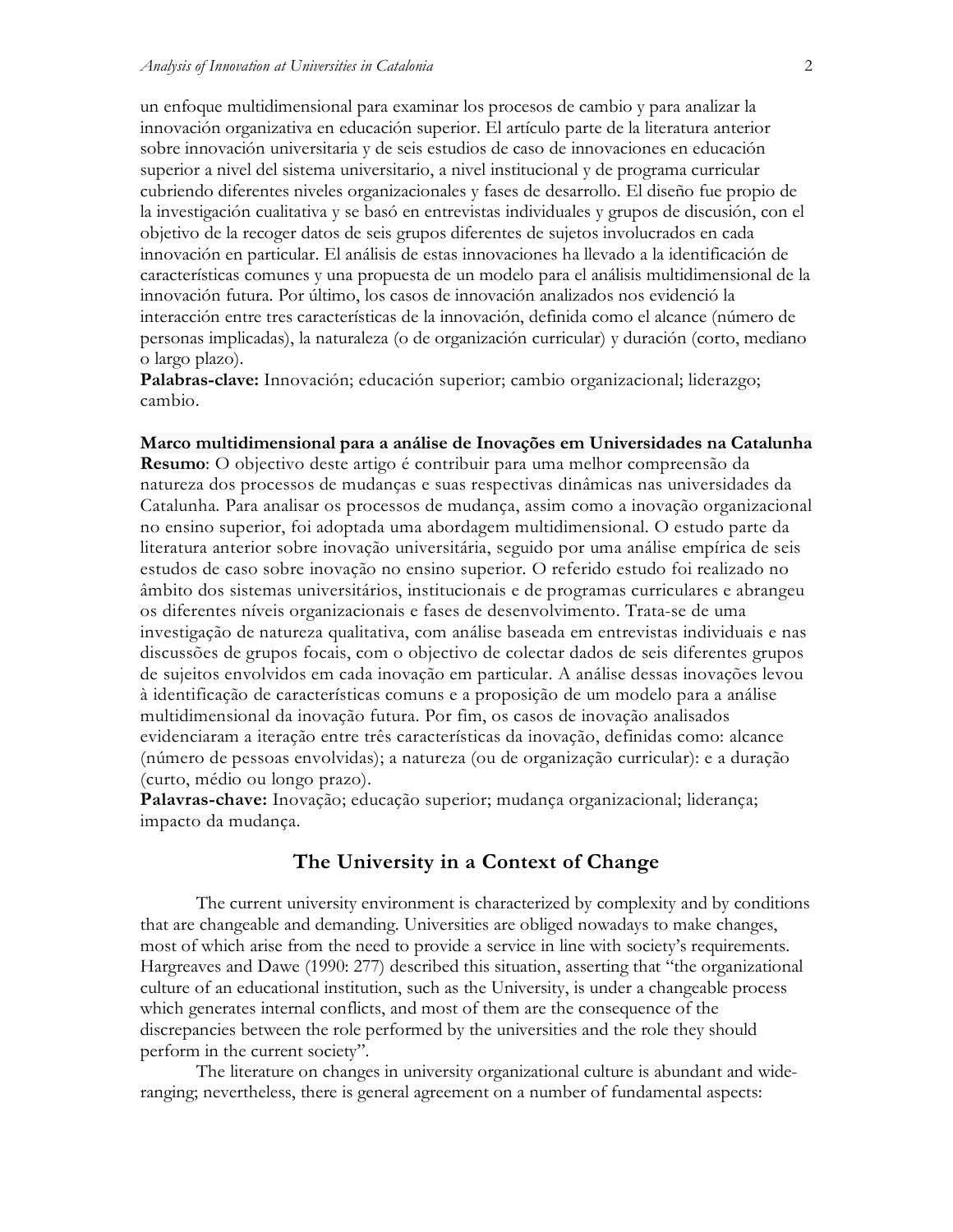globalization, the increasing difficulty of funding universities, internalization, the mobility of students and teaching staff, management.

Neave (2001) considers the Anglo-Saxon pattern to be a developing trend for universities throughout the world, as the increasingly global environment has pushed shifts in governmental funding and policies, increased reliance on private and corporate funds, and administrative decision-making. Mendoza & Berger (2005) and Slaughter & Leslie (1997) note that reward structures constitute another area in which major differences exist between industrial and academic cultures. The academic profession is driven by intrinsic motivation and rewards that have historically been based on a fascination with research, the attractions of teaching, and discipline-oriented prestige rather than on material or monetary incentives (Clark, 1987).

Tierney (1988) notes that the external environment layer is characterized by the continually evolving nature of colleges and universities according to the interactions between conditions in the external environment and the needs and concerns of groups within the institution. Becher (1984) suggests that discipline-based subcultures are the primary source of faculty identity and expertise. In a similar vein, Clark (1987) illustrated the nature of the academic profession as a collection of academic tribes and territories with a widening array of disciplines and specialties. Nonetheless, departments form the main structure of higher education, and their culture is also a significant source of identity for faculty members (Becher, 1989). Finally, there is an overarching core culture of the academic profession based on concepts of academic freedom, individual autonomy, production and dissemination of knowledge, collegiality, collegial governance, service to society through the production of knowledge, and education of the young (Clark, 1980; Morril & Speed, 1982; Ruscio, 1987).

In any event, studying the culture in Higher Education must take into account the relations of the university with its environment (local-global), its governance and its internal structure.

Some innovations implemented by universities have arisen through external pressures or imposed policies, such as the European Higher Education Area (EHEA). Among the six case studies analysed in this article, three are influenced by the EHEA:

- Educational science project This innovation introduces a new curriculum on the basis of the EHEA guidelines
- Evaluation of teaching –The criteria used by the Agency for System Quality at Catalan Universities for the evaluation of teaching took into account the achievement of the new teaching competences, and
- Problem-based learning This methodology is based on the EHEA guidelines, since one of its core aspects is to promote active learning among students; others come about as a result of internal initiatives from within the universities themselves.

We are in agreement with Hanna (2002: 354), who states that "the most important and immediate task for today's universities is to develop a new culture, which promotes and pays attention to change at all levels of the organization…The universities have to create, articulate and adopt new institutional strategies which allow them to survive and prosper in the educational market." One of the challenges facing universities is the need to maintain their role as reference institutions in the creation, generation and communication of knowledge for the development of society. The role of the universities as creators and communicators of knowledge must be backed by an organizational culture favorable to change. However, the establishment of such an organizational culture requires that universities assume strategies that allow them to adopt a new culture–one that is more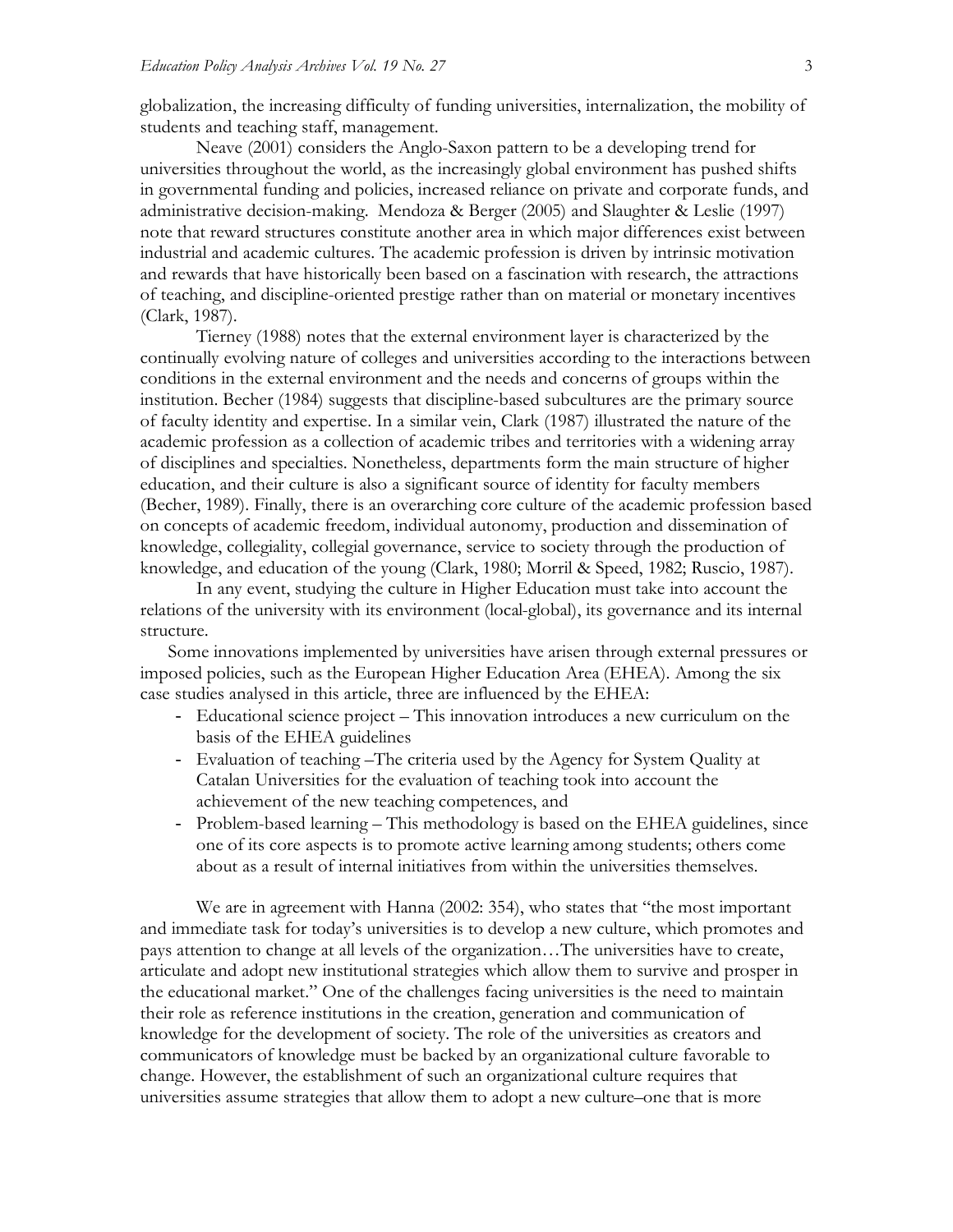focused on the values and behaviors geared to accepting change, the willingness to improve, and characteristics of the innovation culture.

The process of implementing change at the university should take into consideration the contributions of Clark (1998a, 1998b), who identifies and analyzes five basic elements for the innovation activities at universities: a strong management staff, a developed environment, a diversified funding source, a motivated academic staff and an enterprising culture. Sporn (2001) explains the importance of considering the interactions between them for the implementation and development of innovation within any institution. Sporn (2001) also identifies a number of proposals relating to critical factors needed to advance towards the adapted university: an environment characterized either by crisis or opportunities, a proper definition of the mission and the goals, the organizational culture, a well-structured organization, professionalized staff managers, committed leadership and participation in the decision-making process.

Tomas (2006) asserts that for a university to reform, it must undergo cultural change. She lists a number of internal and external strategies aimed at achieving this objective. The management of change and the comparison of current and desirable cultures is one of the key strategies noted by Tomas.

# **Studying Innovation in Universities**

There are many different methods and models used to examine the nature of innovation. An exhaustive review refers us to the study of some dimensions identified by various authors: the source (causes, origins) (De la Torre, 1998), the values (the group of beliefs, ideologies, thoughts and purposes which lead the innovation process) (King and Anderson, 1990; Boada, de la Fuente and de Diego, 2007), the leadership (style and perceptions of those who promote innovation) (McNay, 1995; Ramsden, 2002 and Fullan, 2001, 2008), stages of development (phases in which the innovation process occurs from the early stages of development and institutional practices) (Fullan, 1990; Beck, 1997; Kanter, 1998; De la Torre, 1994, Hall and Hord, 2001; Notan and Croson, 1995; Rogers, 2003), strategies (actions, measures and interventions), obstacles and hindrances (barriers to innovation) (Robins, 1987; Aguilar, 2003; Villa, 2008), impact (communication of results at the institutional level (Escudero, 1990) and funding (the cost of innovation) (Clark (1998a/1998b). Institutional culture exerts a major influence on how changes originate and develop. Indeed, in his typology of university cultures, which identifies collegial, developmental, negotiating and managerial cultures, Bergquist (1992: 45) identifies the different concepts of change for each type of culture: "A faculty member who tacitly accepts the norms, values, and rules of precedence of the collegial culture will usually assume that institutional change takes place primarily through – and power resides in – the quasipolitical, committee-based, faculty-controlled governance processes of a college or university".

In a managerial culture, one influences and changes things by being skilful in managing people and money. It is in the careful attention to the regular administrative duties of a college or university that one has an effect on the institution's operations. These are the "games" that grown faculty members must play to "massage their egos", "avoid work" or "delude themselves" about the amount of influence they really exert on the life and goals of the college or university.

The developmental culture can also bridge the gap between the needs of individuals and requirements of the institution itself. Rationality is particularly important in this culture.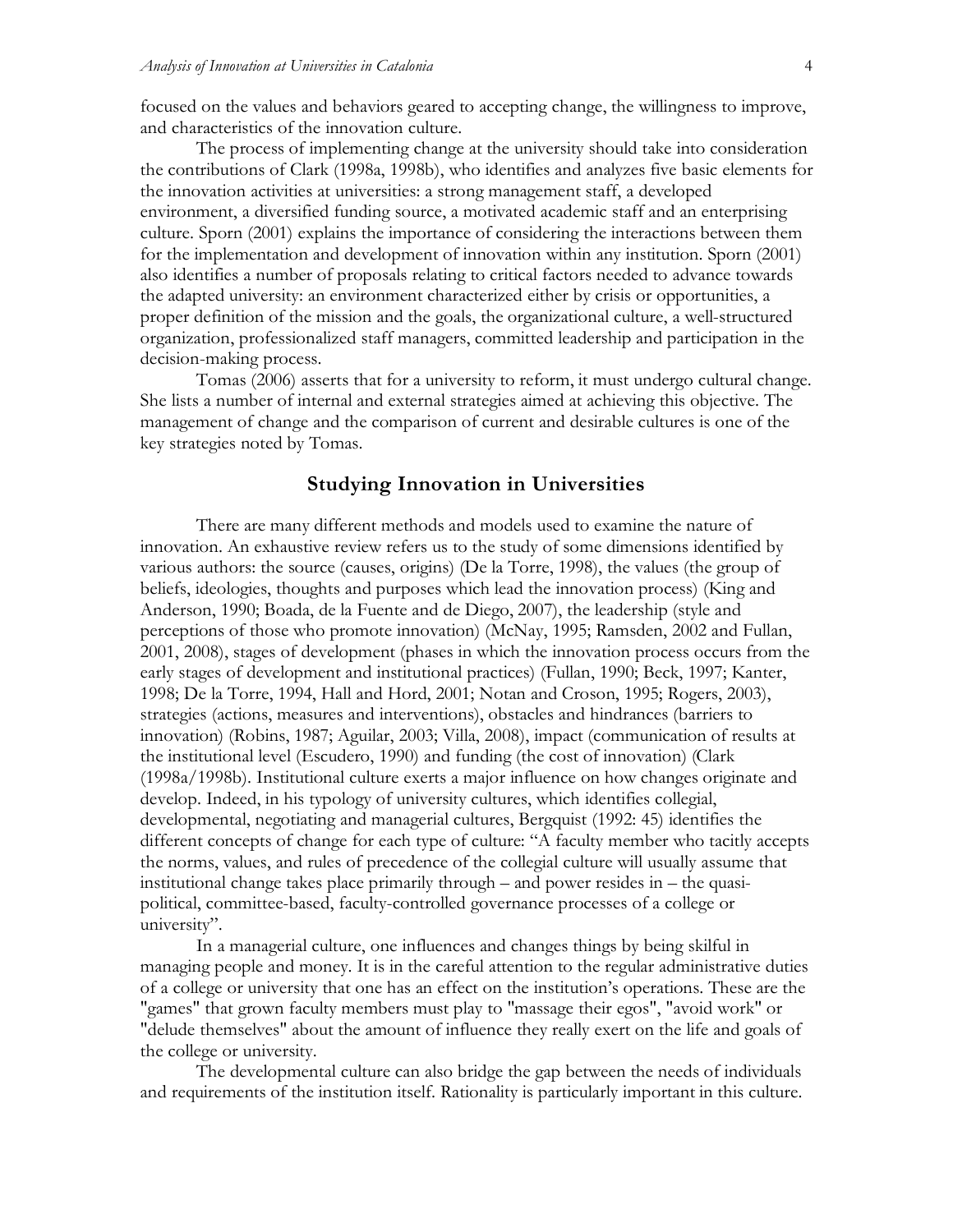In the negotiating culture, the academic senates and collective bargaining units represent two quite distinct and often incompatible sources of faculty power on a college or university campus. Attempts to make faculty unions out of faculty senates have usually been unsuccessful. Kemerer and Baldridge (1975: 142) conclude: "Most senate attempts to usurp traditional union functions will probably be challenged successfully, particularly if the senate has not previously or consistently dealt with economic issues and working conditions."

As decision-making contexts grow more obscure, costs increase, and resources become more difficult to allocate. Leaders in higher education can benefit from understanding their institutions as cultural entities. (Tierney, 1988:5)

Every innovation process is started from causes or triggers, the nature of which may or may not be problematic. Being aware of any problem at the organizational level can motivate the implementation of changes, particularly when people are not comfortable and have the will to solve the problem. Innovation can also be the result of external proposals or can be implemented with a view to adapting the organization to a new regulation. There are also alternative sources of innovation, such as the management staff or other agents related to the organization. The adoption of strategies addressed to the implementation of change implies the recognition and the dialectical analyses of the problematic involving the transformation of the educational process.

Regardless of people's opinions about change, the values leading the process of change at any organization also determine the perception of the personnel involved in the change and of the activities they perform. This has resulted in the need to consider the values of the people responsible for the innovation process and its promoters, the values of those responsible for its implementation (the operators of innovation) in the daily practice and the values of those affected by the innovation process.

Any study of leadership has to consider the context in which it operates, referred to by Hersey (1988) and Blanchard and Hersey (1988) in terms of situational and contingent leadership. The effectiveness of an innovation is also determined by the situation of those who receive the implementation of innovation, their capacity and motivation. According to Fullan (2001), instead of encouraging others to solve problems for which the solution is already known, the organizational leader should deal with those problems for which a solution has never been found. Ramsden (2002) considers that the hardest task assigned to university leaders consists in the creation of the proper environment needed to ensure success in the innovation process, and at the same time the recognition of those measures without proven success. Thus, junior academic managers as well as heads of departments face the same tensions when confronting innovations (Mercer, 2009).

Innovations can go through several phases, and there are several models designed to explain these phases in the educational context (De la Torre, 1994). However, most of these models serve to describe the innovation rather than to analyse and comprehend its meaning. The seminal taxonomic study of the nature of change carried out by Lewin (1951) identified three steps of the process: unfreezing, displacement to another level, and refreezing and its integration into a new situation. Nolan and Croson (1995) developed a model to show phases of innovation, from its beginning, communication, control and integration.

In the view of Kanter (1988), there are four tasks: the generation of ideas and the motivation of those entrepreneurs who might begin the innovation process; the definition of groups and the acquisition of power needed to convert all ideas into reality; the realization of the idea and the creation of innovation, transforming the idea into a product, plan or prototype that can be implemented; and the communication, dissemination, spreading and extension of the model, the commercialization of the product or the adoption of the plan.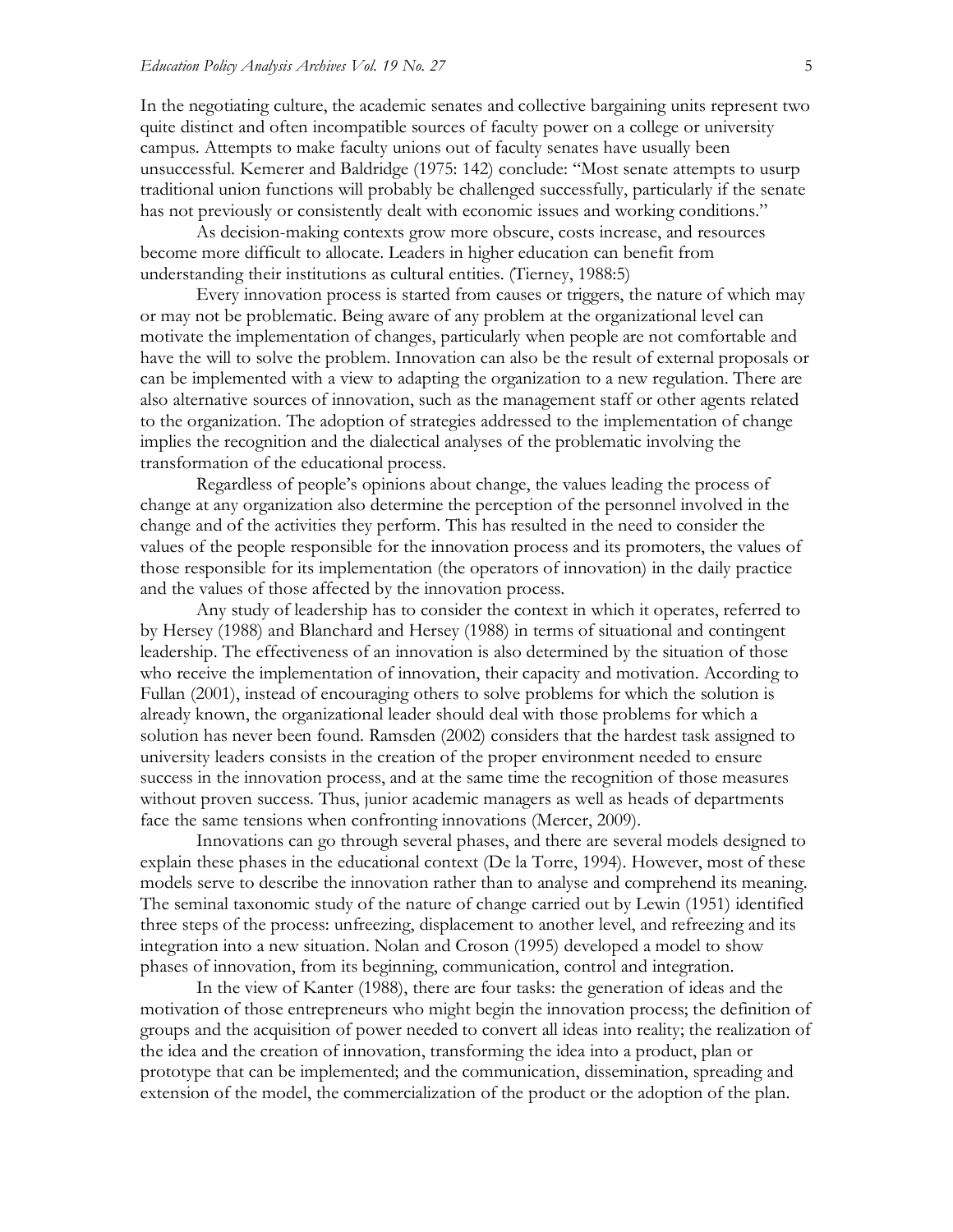As innovation plans are structured in phases, the sequence of these processes cannot be static or linear, but must be dynamic and flexible, bearing in mind that there may be contingencies and unexpected factors affecting the plan.

All innovation strategies can meet obstacles. Indeed, there are authors who suggest innovation as a means of overcoming barriers that may appear during any process of change (Herriot and Gross, 1979). Instead of considering these barriers as a threat or an impediment, they should be considered as an opportunity for reflection, cohesion, or even as an incentive to the success of the innovation. In earlier research, Tomàs (1995) showed that a functional or planned resolution of conflicts at the organizational level could lead to structural changes which may in turn bring the organization to a more advanced level.

Several reviews concerning barriers to change (Robbins, 1987; Aguilar, 2003; Villa, 2008) show that the taxonomy of barriers can be summarized as: source; model of attitude; objective or subjective nature; distance of reach or magnitude; and solution approach. Accordingly, the study by Topa & Morales (2008) is conclusive when it states that attitudes prior to change have a direct impact on the results.

The processes of innovation are reflected in the institution in which they have been implemented, generating both tangible and intangible results. Innovation strategies are designed and led by people who, in most cases, are determined to achieve their objectives. However, many either fail to fully achieve their objectives or obtain unexpected results. Transformations either in people or institutions are not easy to implement and most take time, chiefly because a change in culture is a demanding process.

The impact of change on people, structures and social environment depends to a large extent on the efficacy of the innovation process, the organizational and pedagogical capacity of the centre and its availability to maintain and incorporate the changes. It also depends on the type of leadership.

Financial support is also a key factor in the implementation of innovation strategies. Clark (1998a, 1998b) states that having a diversified source of funds, e.g. governmental, private and industrial financial support is vital to the institution in the event of one of these sources drying up.

# **Analysis of Innovation: Methodological Design**

This research involved the use of an ideographic study, a qualitative design aimed at in-depth comprehension of the specific reality of six different types of innovation. Using an analytical multi-case model, the following innovations in Catalonia were selected: the implementation of an educational project in a faculty of sciences; a plan concerning gender equality at a traditional research university; curricular design based on project/problembased learning in a nursery school; the launch of a new postgraduate program for the deaf community; an institutional plan for early retirement in a traditional research university; and an evaluation plan for university teachers led by the Catalan University Quality Assurance Agency (AQU) in another traditional research university.

## **Context at Catalan Universities: The Six Cases**

Catalonia is one of 20 autonomous regions of Spain established by the democratic constitution of 1978. Since the 1980s, the state has undergone a process of increasing decentralisation, devolving power to the various autonomous communities in ways which, despite similarities, also show up significant differences. With a population of seven million,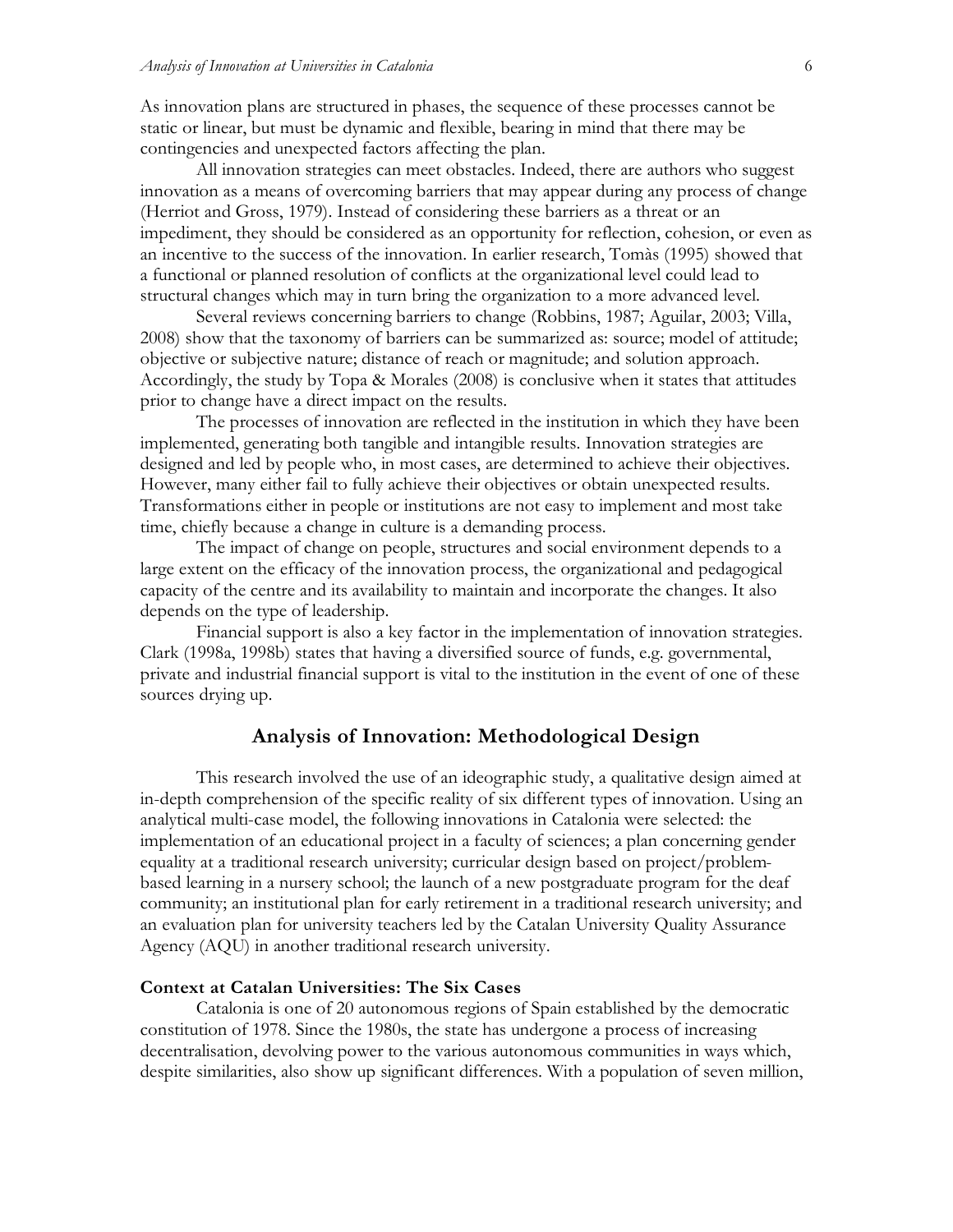Catalonia is a region with a long history, a language of its own and distinct traditions, many of which date back to the medieval period.

Research is focused on a selection of 6 cases at three public universities. Each has been chosen by factors of scope, scale and time. The innovation cases can be briefly described as follows:

- 1. The educational science project is an organizational innovation and affects the faculty as a whole. Its implications are diverse: organizational, curricular and evaluative; they also affect the relations structure.
- 2. Preliminary action plan for equality between women and men. Biennium 2006-2007. The purpose of this action plan is to foster a culture of equality at universities.
- 3. Evaluation of teaching. The Agency for System Quality at Catalan Universities *(Agència per a la Qualitat del Sistema Universitari de Catalunya, AQU*) created a commission of experts from the Catalan public universities to prepare a guide for designing and implementing a model of teacher evaluation at public universities in Catalonia.
- 4. Early retirement plan. Seeking to improve the utilisation of human resources, the plan aims firstly to encourage voluntary retirement with a part-time employment contract, and secondly to stabilise the position of teachers and promote the recruitment of younger professors.
- 5. Problem-based learning (PBL) at the School of Nursing. The School of Nursing took a decision to innovate on teaching-learning strategies using the PBL method. This innovation was carried out from a curriculum based on a list of topics as the distribution of subjects and exposure of students to an integrated curriculum based on competencies.
- 6. Postgraduate studies relating to the deaf community. In 2003, the Faculty of Teacher Training launched two postgraduate courses relating to the deaf community, also open to non-graduates. One of these was aimed at deaf students; the other, which has resulted in the creation of an official Masters Degree in the Deaf Community, Education and Sign Language, has one course aimed at deaf students and the other at hearing students.

# **Data collection**

Data were collected using two methods: individual interviews and focus-group interviews. Interviews for both individuals and focus groups were designed in line with the following topics: the origin of the change; the need for the change and its objectives; change planning; the stage or phase in which the change is at the moment of the questioning, problems or difficulties, the type of leadership at the front of the process, the observed impact, the global value given to the process and the funds invested to the process.

Informants were recruited according to three different profiles: promoters, those who act as ideologists or visionaries and establish goals and objectives of change; managers and those in charge of implementing the different measures relating to change; and receivers, or those who receive the benefits of change. Table 1 synthesises the final sample of informants.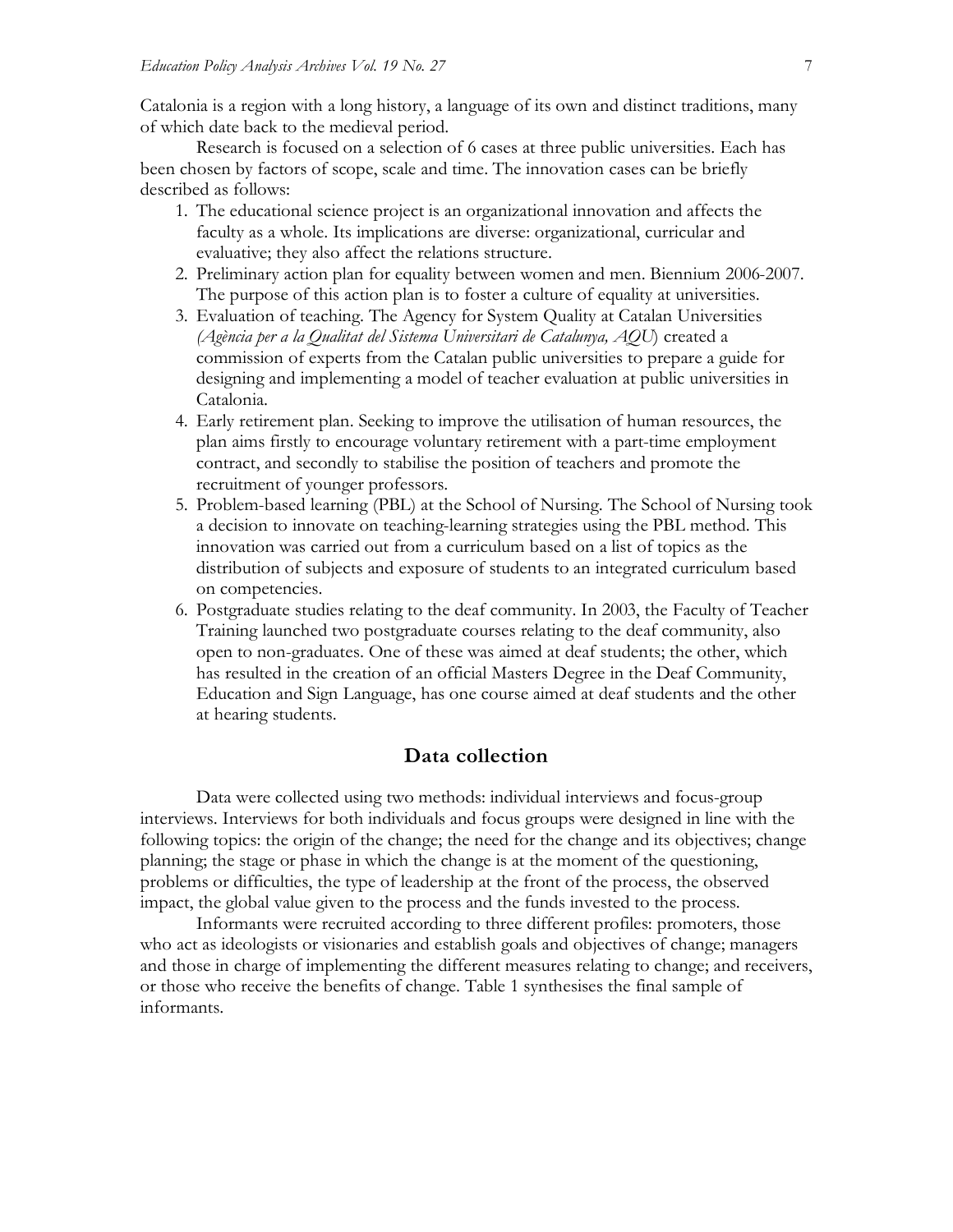| Individual Interviews  | Case 1         | Case 2       | Case 3         | Case 4       | Case 5   | Case 6       |
|------------------------|----------------|--------------|----------------|--------------|----------|--------------|
| Promoters              | $\overline{2}$ | 1            | 1              | $\mathbf{1}$ | 1        | $\mathbf{1}$ |
| Implementers           | $\overline{2}$ | $\mathbf{1}$ | $\overline{c}$ | $\mathbf{1}$ | 1        | 2            |
| Receivers              | $\theta$       | $\mathbf{1}$ | 2              | 2            | 2        | 1            |
| Focus Group Interviews |                |              |                |              |          |              |
| Promoters              | $\theta$       | $\mathbf{1}$ | 2              | $\theta$     | $\Omega$ | $\theta$     |
| Implementers           | $\theta$       | 2            | 10             | 6            | 6        | $\theta$     |
| Receivers              | 6              | 12           | 12             | $\,8\,$      | $\theta$ | $\theta$     |

#### Table 1.

*Number of informants by case, instrument and profile*

According to the methodology used in this study, closing the recruiting of the sample also involves ending the selection of informants and data collection. In order to determine the end-point for sample recruiting, three criteria were considered, each applied in accordance with the nature of each case, the timing of the research, and the methodological approach used to design the interview in line with a university's culture of change. These criteria were: theoretical saturation, meaning that recruitment of new informants is not necessary if it is expected that none can add useful information; theoretical definition, which in the context of this research means that research objectives and questions should allow the research group to determine the time when data collection is complete and when the analysis phase can start; complete profiles, meaning all informants provide data.

## **Data Analysis**

Because of its nature, the data analysis phase is a complex procedure that includes an interpretative effort involving coding and categorisation of the conceptual meaning of the data collected. The analysis carried out in this research has been developed across three highly differentiated levels. The first of these analysis levels involves identifying the units of study and their global conceptual meaning. Each of the units of analysis represents an interpretative framework obtained after the textual transcription of the data. During this phase, we used an open system of coding, which involves segmentation of the entire information into different coherent units, the meaning of which configures the first basic conceptual matrix. Definition of the conceptual relations between the studied units was achieved by means of a constant analysis of their meaning and the possible links between them. As a result, the conceptual relations were defined in seven dimensions: origin, values, leadership, phases, barriers and obstacles, impact and funding.

The second level of analysis includes the textual interpretation at both the intermediate and the more elementary units of analysis. During this intensive analytical phase, we used an axial coding system based on the seven dimensions previously defined. In order to maintain the uniformity and coherence of the coding system, textual references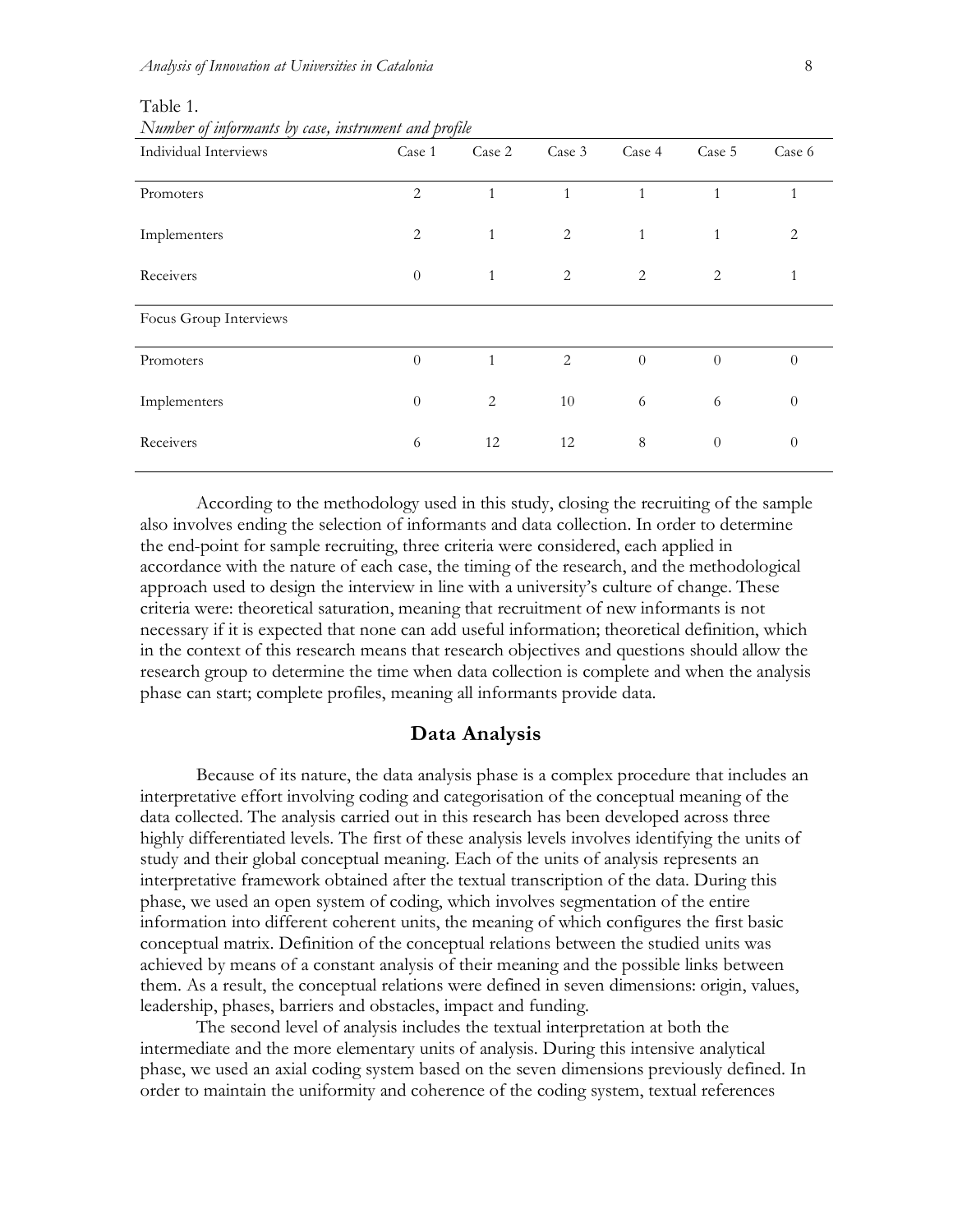were individually defined by means of the informants' quotes. As a result, this system provided a list of shared and unambiguous conceptual categories identified by an exclusive code.

The third level of analysis focuses on the synthesis and meaning process and serves to identify the textual paragraphs that can be distinguished from others according to their semantic, syntactic and pragmatic properties. During this intensive phase, a system of selective coding was used. The objective of this coding system was to identify those factors associated with a certain category, their integration and grouping. As a result, this system provided a complex structure comprising not only the sense of the analytical process but the textual structure of the transcriptions and their relation to the research objectives.

Table 2.

| Dimension                 | Description                                                                                                                                                                                                                                                                                                                                                                                                                                                                                                                                                                                               |  |  |
|---------------------------|-----------------------------------------------------------------------------------------------------------------------------------------------------------------------------------------------------------------------------------------------------------------------------------------------------------------------------------------------------------------------------------------------------------------------------------------------------------------------------------------------------------------------------------------------------------------------------------------------------------|--|--|
| Origin                    | This dimension summarizes the semantic units related with the bases and cases leading the innovation<br>process. Others properties such as reach and nature are also incorporated.                                                                                                                                                                                                                                                                                                                                                                                                                        |  |  |
| Values                    | This dimension summarizes the semantic units which serve to describe the values leading the behavior<br>of the people involved in the innovation plan at any level of responsibility. The value given for those<br>who promote the change (promoters/managers), those in charge of the implementation of change<br>(implementers) and those who might be affected by the change (receivers) is also included; thus they<br>reflect their main beliefs, which are considered key elements of the institutional culture.                                                                                    |  |  |
| Leadership                | This dimension summarizes the semantic units which serve to describe the relations established<br>between the different informants across the several circumstances involved in the innovation process<br>and the people responsible for them as a function of the level of leadership: territorial, in the case of<br>schools, centers or departments; institutional, in the case of universities; and systemic, in the case of the<br>Catalonian university system. This dimension has to do with how leadership is performed, its intensity<br>and the degree of support given to the innovation plan. |  |  |
| Phases                    | This dimension summarizes the semantic units, which serve to identify the general perception,<br>difficulties or factors related with all the studied innovation programmes and their phases. Regarding<br>the design, we highlighted the phases of design and the process of sensitising. Regarding the phases<br>needed to implement change, we asked the informants to value the process carried out and to score<br>each of these phases.                                                                                                                                                             |  |  |
| Barriers and<br>Obstacles | This dimension summarizes the semantic units which serve to identify the people's perception of<br>change at any level of the organization (promoter, manager and receiver) and their opinions on barriers<br>(at the personal or organizational level) to the implementation of change. They were also asked about<br>any apparent social, legal or organizational barriers to change.                                                                                                                                                                                                                   |  |  |
| Impact                    | This dimension summarizes the semantic units, which serve to identify any evidence of impact resulting<br>from the innovation programme. Innovations can affect people in the organization, for instance,<br>students and/or teachers; or its impact can be reflected in the curricular program, the structural<br>organization as well as economic or social life.                                                                                                                                                                                                                                       |  |  |
| Funding                   | This dimension summarizes the semantic units which serve to describe the shortage or availability of<br>funds used in the innovation, the sources of both received and invested funds, the homogeneity or<br>heterogeneity of these sources and the efficiency of the innovation in financial terms.                                                                                                                                                                                                                                                                                                      |  |  |

*Analysis of Innovation: Dimensions of the Study*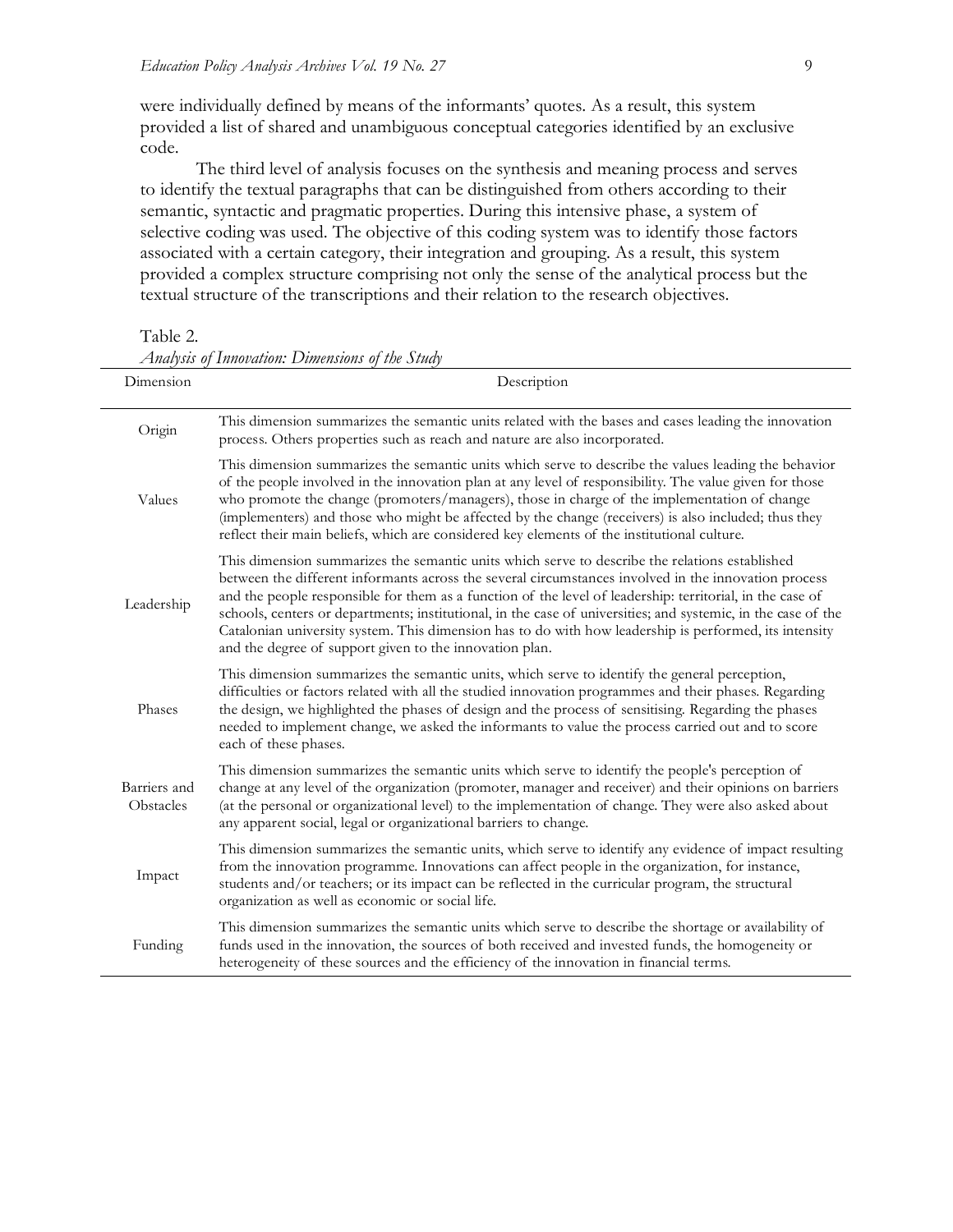## **Framework for the Analysis of University Innovations**

Several results were obtained from this research. One of these is related to the comprehensive model of analysis of university innovations. The analysis model for university innovation comprises two phases: the characterization of change and the characterization of innovation as a function of the seven dimensions previously defined.

The first phase of the model allows the characterization of change according to three variables: scope, nature and deadline. The scope of the innovation can vary from university systems to specific organization units such as schools or departments. In terms of nature, the innovations can be organizational or curricular. And in terms of deadline, the model differentiates between short, middle or long periods of time. Table 3 summarizes the type of innovations according to the variables previously mentioned.

#### Table 3. *Types of innovation*

| Types of <i>envolvement</i> |                              |  |
|-----------------------------|------------------------------|--|
| Variables                   | Type                         |  |
| Scope                       | System<br>Center<br>Unit     |  |
| Nature                      | Curricular<br>Organizational |  |
| Deadline                    | Short<br>Middle<br>Long      |  |

The second part of the model includes the study of the seven dimensions: origin/source, values, leadership, strategies, obstacles/barriers, impact and funding. The origin/source dimension focuses on the root of the innovation and is related to its genesis, cause and orientation. The genesis or trigger of change can be internal, external or a mixture of the two. The causes, which may generate an innovation, are mainly related to three variables: a problematic situation, a mandatory rule or a benchmarking process. The orientation of the innovation can be "top-down" or "bottom-up". In this sense it can also be considered a differentiation between three types of innovation: emergent, imported or imposed (King and Anderson, 1990). Emergent innovations are those processes that are fully developed by the group, imported innovations are those that apply foreign ideas adapted or adopted from previous experiences, and imposed innovations are those enforced by a higher hierarchical level.

Depending on the hierarchical level, three types of innovation are defined: selfstarted, in which the process is generated from and aimed at the same hierarchical level; descendent, in which the innovation is designed at a superior hierarchical level and implementation is carried out at an inferior hierarchical level; and ascendant, in which the proposal of change is made from a hierarchical level with insufficient competences but is aimed at a higher hierarchical level. All innovation programs and their values can be analysed from an axiological point of view and may include: promoters, implementers and receivers. Depending on their nature, values can be ordered as social, communitarian or academic and personal.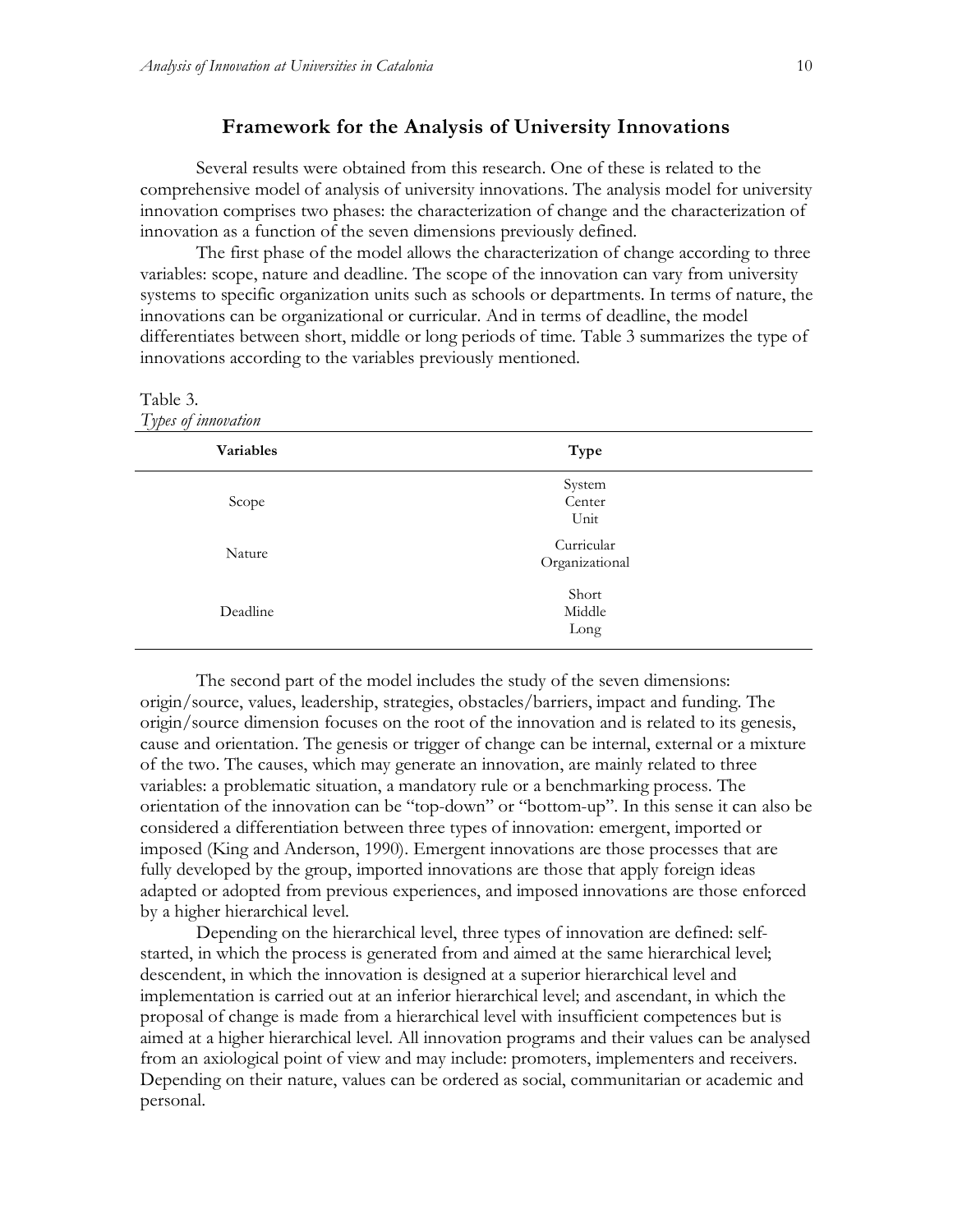The model permits identification of the leadership dimension as a function of three characteristics: nearness/proximity, style and support. Nearness/proximity is related to the implication, accessibility and presence shown by the leader during the period of change implementation. Style represents how the leadership is performed and can be linked with the different theories developed in this field (distributed, transformational, etc.). Thirdly, support shows the extent to which the leader expresses his/her backing, advice and guidance to all the people, measures and conflicts involved in the change process; support can be demonstrated on isolated occasions or constantly over a period of time.

The model identifies five phases during the innovation process: the pilot or experimental phase, the diffusion and communication phase, the implementation and execution phase, the evaluation or assessment phase and the consolidation phase.

The obstacles/barriers dimension shows the factors against the process of change during any phase. Three different types of obstacles/barriers were identified: individual, organizational, social and normative. Individual obstacles/barriers are frequent among people with strict routines and in some cases related to position at the organization. Organizational obstacles/barriers are due to the structural and cultural nature of the organization. Social obstacles/barriers are mainly related to financial factors and most are linked with the environment (university and educational system). In most cases, the university context is characterized by a highly normative and regulated field; this fact can lead to obstacles/barriers. The model presented is able to distinguish between different levels of normative development.

The impact analyzed during this research considers five possible scopes of scenarios: people, curriculum, organizational structures, economy and social environment. Finally, the funding system is analyzed by means of two variables: the sources (public, private or mixed) and the type of resources invested in the organization (personal, material, functional, etc.). In Table 4, we summarize the approach and include some opinions from the interviews and focus group.

The framework presented might have a number of potential uses. First, it allows the description of specific innovation scenarios at universities. Second, the model is useful in analyzing the dynamics of change at universities by means of an exhaustive procedure. This model could also be of use in designing a helpful structure to compare the different types of innovation strategies at universities. Finally, the model is helpful for comparing the results observed at the different scenarios and provides an opportunity to compare different levels or establish comparative studies. Use and implementation of the framework across different contexts will offer additional feedback to improve and safeguard the validity and reliability of the instrument.

Finally, taking into account the set of dimensions used in this research, we believe this study may be of use in carrying out analysis of several types of innovation at the university level, implementing institutional change designs, assessing them and performing comparative studies. The innovation cases analyzed revealed interactions between the features of innovations, as scope (number of people involved), nature (organizational or curricular), and term (short, medium or long) and selected explanatory variables (origin, leadership, phases and strategies, values, resistance and obstacles, impact and financing). Further research on each kind of innovation is needed to permit the generalization of our results.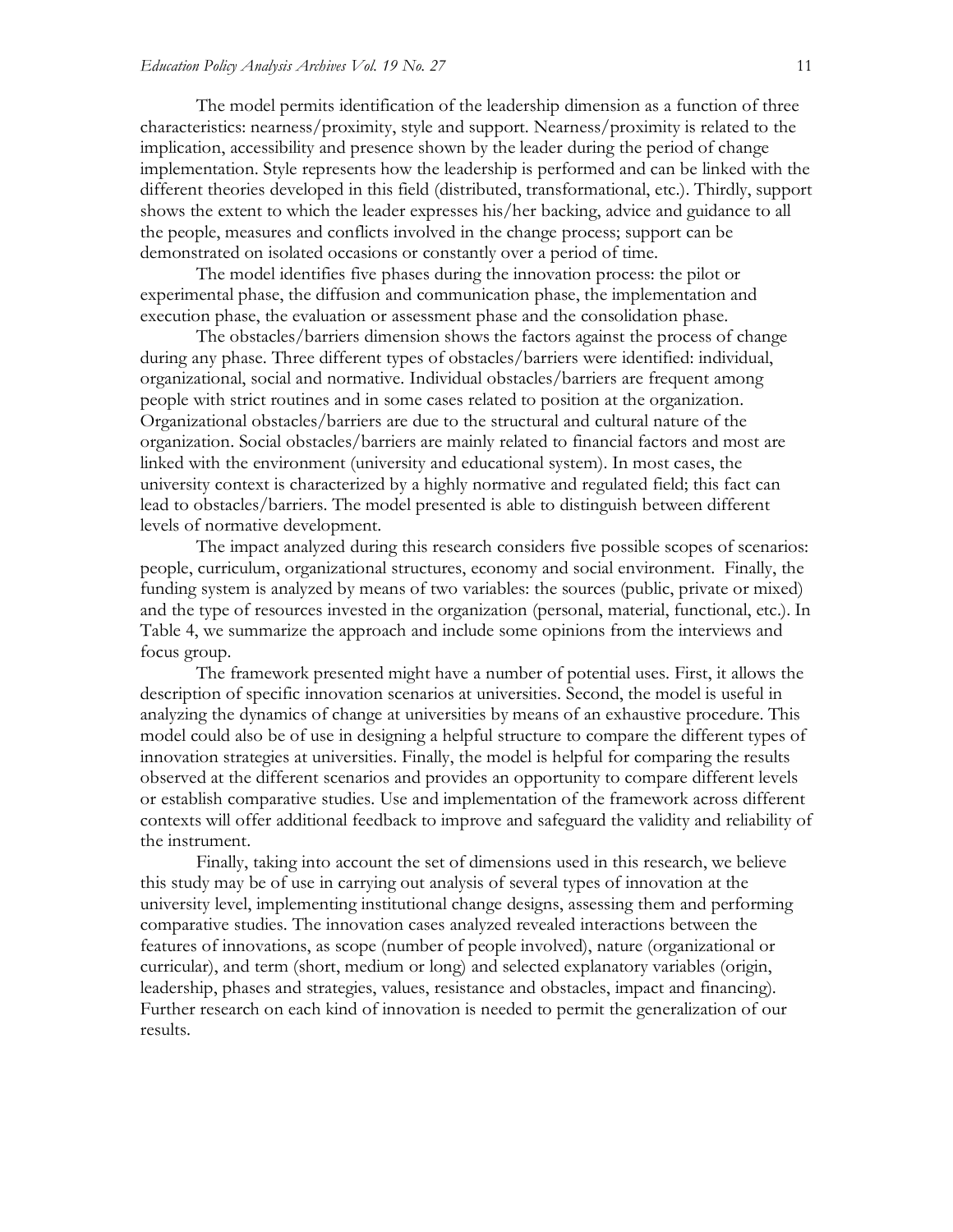*Change Processes at Universities: A Multi-dimensional Framework*

| Dimensions             | <b>Voices</b>                                                                                                                                                                                                                                                                                                        | <b>Variables</b>               | Indicators                                                                  |  |
|------------------------|----------------------------------------------------------------------------------------------------------------------------------------------------------------------------------------------------------------------------------------------------------------------------------------------------------------------|--------------------------------|-----------------------------------------------------------------------------|--|
| Origin                 | "I think that change arises from the need to adjust to new<br>regulations and to the overriding European area. We were                                                                                                                                                                                               | Cause/<br>motivation           | Improvement, Problem, Normative,<br>Competitiveness, Benchmarking           |  |
|                        | aware that the higher education orientation had to be<br>changed, but the fact that it came as a diktat from Europe<br>led us to the conviction that we should promote the shift in                                                                                                                                  | Genesis/<br>initiative         | Internal / external / mixed<br>Emergent / imported / imposed                |  |
|                        | the teaching paradigm".<br>Agustín, Innovation promoter.                                                                                                                                                                                                                                                             | Orientation                    | Self-started, Descendant, Ascendant                                         |  |
| <b>Values</b>          | 'Promoting an equality plan is a commitment to the whole<br>of society, and our universities have always addressed social                                                                                                                                                                                            | Agents                         | Promoters, Implementers, Receivers                                          |  |
|                        | demands".<br>Amalia, Innovation promoter                                                                                                                                                                                                                                                                             | Nature                         | Universal or social, Institutional                                          |  |
| Leadership             | 'For me, there is one thing that is clear about the successful                                                                                                                                                                                                                                                       | Proximity                      | External/Internal leader                                                    |  |
|                        | change in our faculty: it is due to the support of the dean<br>from the very beginning. He was always there, listening,                                                                                                                                                                                              | Style                          | Distributed, Transformational                                               |  |
|                        | belping and giving support when something went wrong".<br>Antonio, Change recipient                                                                                                                                                                                                                                  | Support                        | Isolated, Constant                                                          |  |
| Phases                 | 'When the new manual for teacher evaluation was                                                                                                                                                                                                                                                                      | Previous                       | Experimentation                                                             |  |
|                        | presented, it was explained that an experimental phase<br>would be carried out before the model was implemented. In                                                                                                                                                                                                  | Initial                        | Communication / Sensitising                                                 |  |
|                        | previous meetings, special emphasis was placed on this                                                                                                                                                                                                                                                               | Implementation                 | Putting into practice                                                       |  |
|                        | subject. It was very important to make clear that this<br>preliminary version should be reviewed after completing the                                                                                                                                                                                                | Evaluation                     | Institutionalisation                                                        |  |
|                        | experimental phase and that everybody could contribute to<br>its improvement".<br>Ariel, Change recipient                                                                                                                                                                                                            | Consolidation                  | Results                                                                     |  |
|                        |                                                                                                                                                                                                                                                                                                                      | Information                    | Meetings and feedbacks                                                      |  |
|                        |                                                                                                                                                                                                                                                                                                                      | Sensitising /<br>Communication | Meetings, web pages, Intranet, email,<br>journals, publications, brochures, |  |
| Barriers/<br>obstacles | "Opposition to the process was more evident when it<br>resulted in people being overworked: in this case, they would                                                                                                                                                                                                 | Individual                     | Role, Position                                                              |  |
|                        | really complain. This is quite common and affects both<br>teachers and students in almost equal measure. Students<br>who protested more did so when they had work load                                                                                                                                               | Organizational                 | Culture, Structure                                                          |  |
|                        | peaks".<br>Amalia, Innovation promoter                                                                                                                                                                                                                                                                               | Social                         | Individual, Functional                                                      |  |
|                        |                                                                                                                                                                                                                                                                                                                      | Normative                      | Degree of normative development                                             |  |
|                        | "Since the project started, I have noticed that students have<br>become much more autonomous; they are now working more<br>frequently in groups and taking more responsibility for<br>tasks. They have developed a remarkable capacity for<br>generic competences without losing levels of specific<br>competences". | People                         | Satisfaction, Formative, Beliefs                                            |  |
|                        |                                                                                                                                                                                                                                                                                                                      | Curriculum                     | Design, Development, Assessment                                             |  |
| Impact                 |                                                                                                                                                                                                                                                                                                                      | Structure                      | Complexity, Size, Formalisation                                             |  |
|                        |                                                                                                                                                                                                                                                                                                                      | Social                         | Image, Social recognition, Values                                           |  |
|                        | Amalia, Innovation promoter                                                                                                                                                                                                                                                                                          | Economic                       | Salary, institutional resources                                             |  |
| Funding                | "Carrying out our plan was much more expensive. We have<br>received funding from the regional government and nearly all<br>of the money has been spent on new infrastructure and on                                                                                                                                  | Sources                        | Public / private / mixed                                                    |  |
|                        | training the teachers involved. Without this external<br>funding, we would not have been able to implement the<br><i>innovation</i> ".<br>Anna, Change promoter                                                                                                                                                      | Resources                      | Personal, Material, Functional,                                             |  |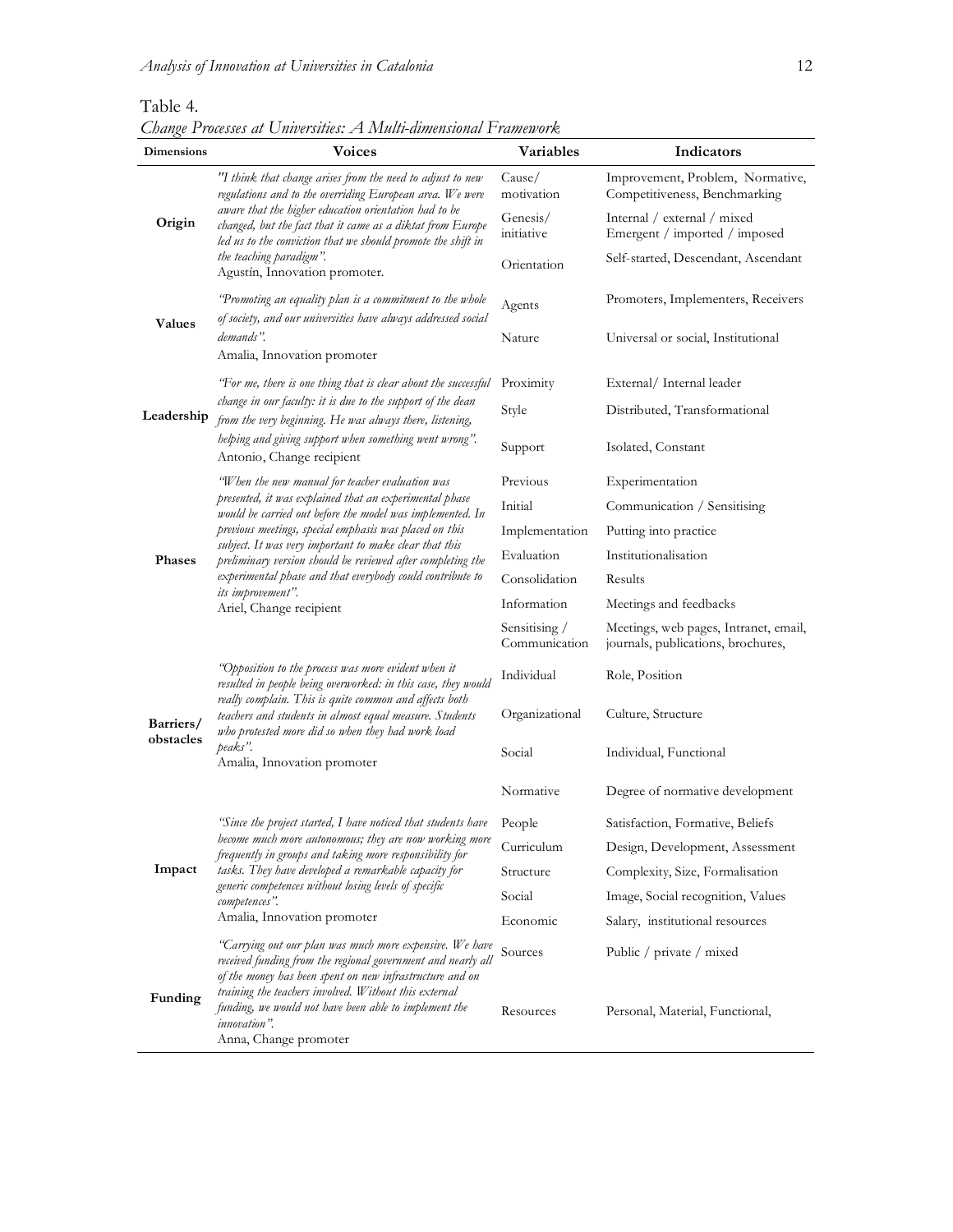## **References**

- Aguilar, J. (2003). La gestión del cambio. Barcelona: Ariel
- Amabile, T.M. (1989). A model of creativity and innovation in organizations. *Research in Organizational Behaviour, 10*, 123-167.
- Association of European Universities (1997). Five Ways to Improve University Funding, Genève: CRE DOC
- Becher T. (1984). The cultural view. B. Clark (Ed.). Perspectives in Higher Education. Berkeley: University of California Press
- Bergquist, W. H. (1992). The Four Cultures of the Academy. Jossey-Bass (ed.). Higher and Adult Education. New Jersey: Library of Congress
- Boada, J; Fuente, R. & de Diego, R. (2007). La cultura empresarial y los valores organizacionales. De Diego, R. & de la Fuente, R. (coord.). Estrategias de liderazgo y desarrollo de las personas en las organizaciones. Madrid: Pirámide
- Clark, B. R. (1980). Academic Culture. Working paper No. 42. New Haven, CT: Yale University Higher Education Research Group
- Clark, B. R. (1984). The Higher Education System: Academic Organization in Cross-National Perspective. Berkeley: University of California Press
- Clark, B. R. (1987). The Academic Life: Small Worlds, Different Worlds. Princeton, NJ: Carnegie Foundation for the Advancement of Teaching
- Clark, B. R. (1998a). Creating Entrepreneurial Universities: Organizational Pathways of Transformation. New York: IAU Press
- Clark, B. R. (1998b). The Entrepreneurial University: Demand and Response*. Tertiary Education Management,* 4(1), 5-15
- Cornella, A. & Flores, A. (2006). La alquimia de la innovación. 10 palabras para innovar. Barcelona: Avance
- De la Torre, S. (1994). Innovación curricular. Proceso, estrategias y evaluación. Dykinson: Madrid
- De la Torre, S. (1998). Cómo innovar en los centros educativos. Escuela Española: Madrid
- Dill, D. (1997). Higher Education Markets and Public Policy. *Higher Education Policy*, 10, 167- 198
- Drucker, P. F (1985). Innovation and Entrepreneurship: Practice and Principles. New York: Harper and Row
- Escudero, J. M. (1990). El centro como lugar de cambio organizativo: La perspectiva de la colaboración. Primer Congreso Interuniversitario de Organización Escolar. Barcelona: ADDOEC
- Fullan, M. D. (2001). Liderar en una cultura de cambio, Barcelona: Octaedro
- Hall, G. & Hord, M. (2001). Implementing Change Patterns. Principles and Potholes. Boston: Allyn and Bacon
- Hanna, D. (2002). La enseñanza universitaria en la era digital. ¿Es ésta la universidad que queremos? Madrid: Octaedro-EUB
- Hargreaves, A. and Dawe, R. (1990). Paths of Professional Development: Contrived Collegiality, Collaborative Culture and the Case of Peer Coaching. *Teaching and Teacher Education, 6 (3),* 227-241
- Herriott, R. E. and Gross, N. (eds.) (1979). The Dynamics of Planned Educational Change: Case studies and Analyses. California: University Press Berkeley
- Hersey, P. and Blanchard, K. H (1988). Management of Organizational Behaviour: Utilizing Human Resources. (5th ed.) Englewood: Prentice-Hall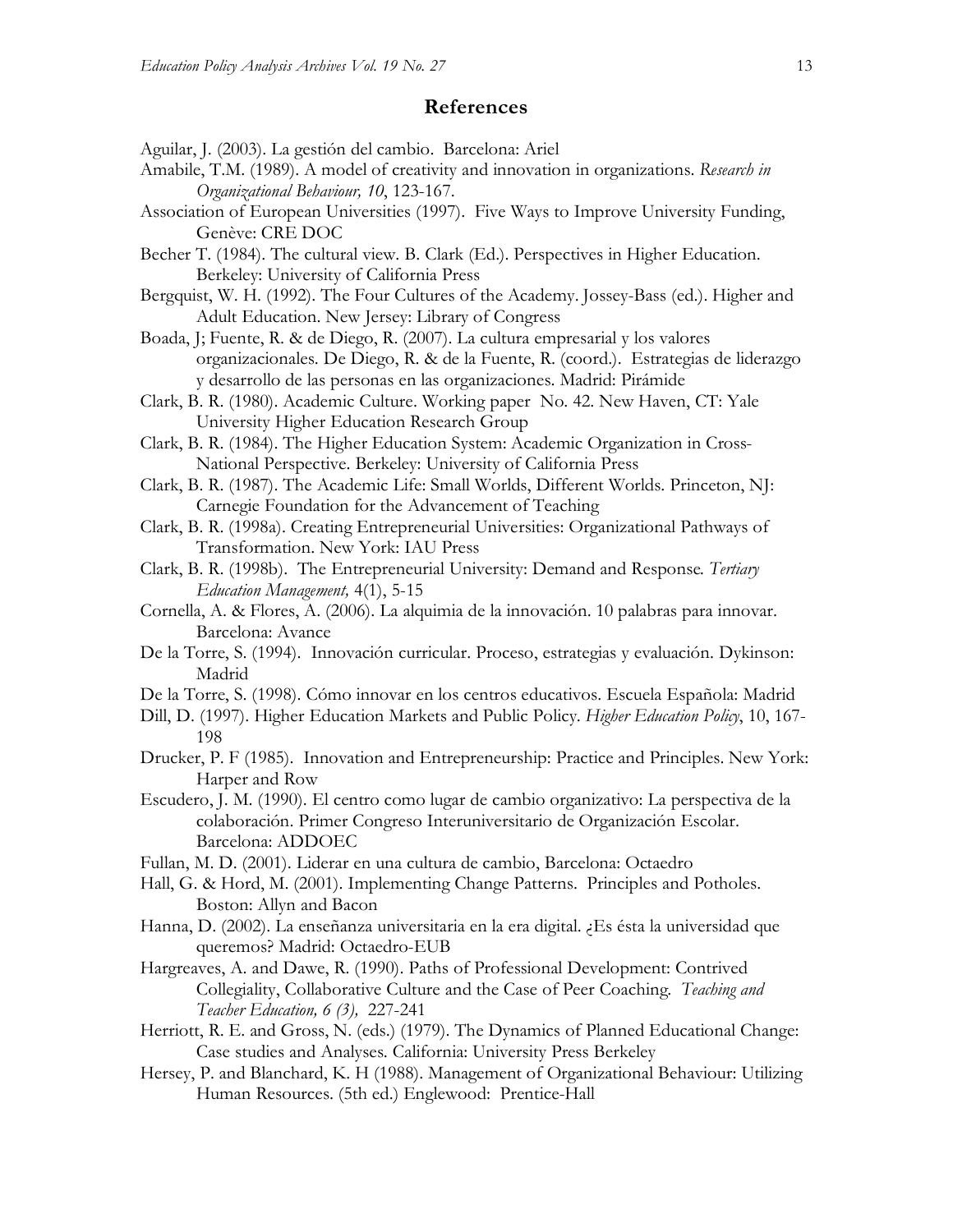- Kanter, R. M. (1988). When a Thousand Flowers Bloom: Structural, Collective and Social Conditions for Innovation in Organization. *Research in Organizational Behaviour, 10,* 169-211.
- Lewin K. *(*1951). Field Theory in Social Science. New York: Harper and Row
- Mendoza, P. & Berger, J. B. (2005). Patenting productivity and intellectual property policies at Research I universities: An exploratory comparative study. *Education Policy Analysis Archives, 13*(5), 145-166
- Mendoza, P. (2007). Academic capitalism and doctoral student socialization: A case study. *Journal of Higher Education,* 78, 1, 71-96
- McNay, I. (1995). From the Collegial Academy to Corporate Enterprise; the Changing Cultures of Universities. T. Schuller (Ed.). The Changing University. Buckingham: Open University
- Mendoza, Pilar, & Berger, J. B. (2008).Academic capitalism and academic culture: A case study. *Educational Policy Analysis Archives*, *16(23)*. Retrieved 01/04/2011 from: //epaa.asu.edu/epaa/v16n23

Mercer, J. (2009). Junior academic-manager in higher education: an untold story? *International Journal of Educational Management*, 23, 4, 348 – 359

- Neave, G. (2001). Governance, Change and the Universities in Western Europe. Z. Hirsch & L. E. Weber (eds.). Governance in Higher Education: The university in a state of flux. London: UK - Economics
- Nolan R.L. & Croson, D. (1995). Creative destruction: a six-stage process for transforming the organization. Boston: Harvard Business School Press
- Payne, R. (1990). The effectiveness of research teams: a review. West, M.A. & Farr, J.L. (Eds). Innovation and Creativity at Work. Chichester: Wiley
- Ramsden, P. (1998). Learning to lead in Higher Education. London: Routledge
- Rice, R. E. (1986). The academic profession in transition: Toward a new social fiction. *Teaching Sociology, 14*, 12-23.
- Robbins, S. (1987). Comportamiento organizacional. Conceptos, controversias y aplicaciones. Madrid: Prentice Hall
- Rogers, E.M. (2003). Diffusion of innovations, (5th ed.). New York: The Free Press
- Silver, H. (1999). Managing to innovate in higher education. *British Journal of Educational Studies*, 47, 2, 145-156

Smircich, L. (1983). Concepts of culture and organizational analysis. *Administrative Science Quarterly,* 28, 339–358

- Sporn, B. (2003). Management in higher education: Current trends and future perspectives in European colleges and universities. Begg, R. (ed.) The Dialogue between Higher Education Research and Practice: 25 years of EAIR. Netherlands: Kluwer Academic
- Tierney, W. G. (1988). Organizational culture in higher education*. Journal of Higher Education*, 59, 1, 2–21
- Tomàs, M. (2003). La formación y la gestión del cambio de cultura en las organizaciones. Gairín, J. & Armengol, C. (ed.) Estrategias de formación para el cambio organizacional. Barcelona: Praxis
- Tomàs, M. (2006). Reconstruir la universidad a través del cambio cultural. Barcelona: UAB
- Topa, G. & Morales, J. F. (2008). Cambio Organizacional en la Educación Superior a Distancia: la Re-negociación del Contrato Psicológico de los Empleados. Archivos Analíticos de Políticas Educativas, 16, 12, Recuperado [31/03/2011] http://epaa.asu.edu/epaa/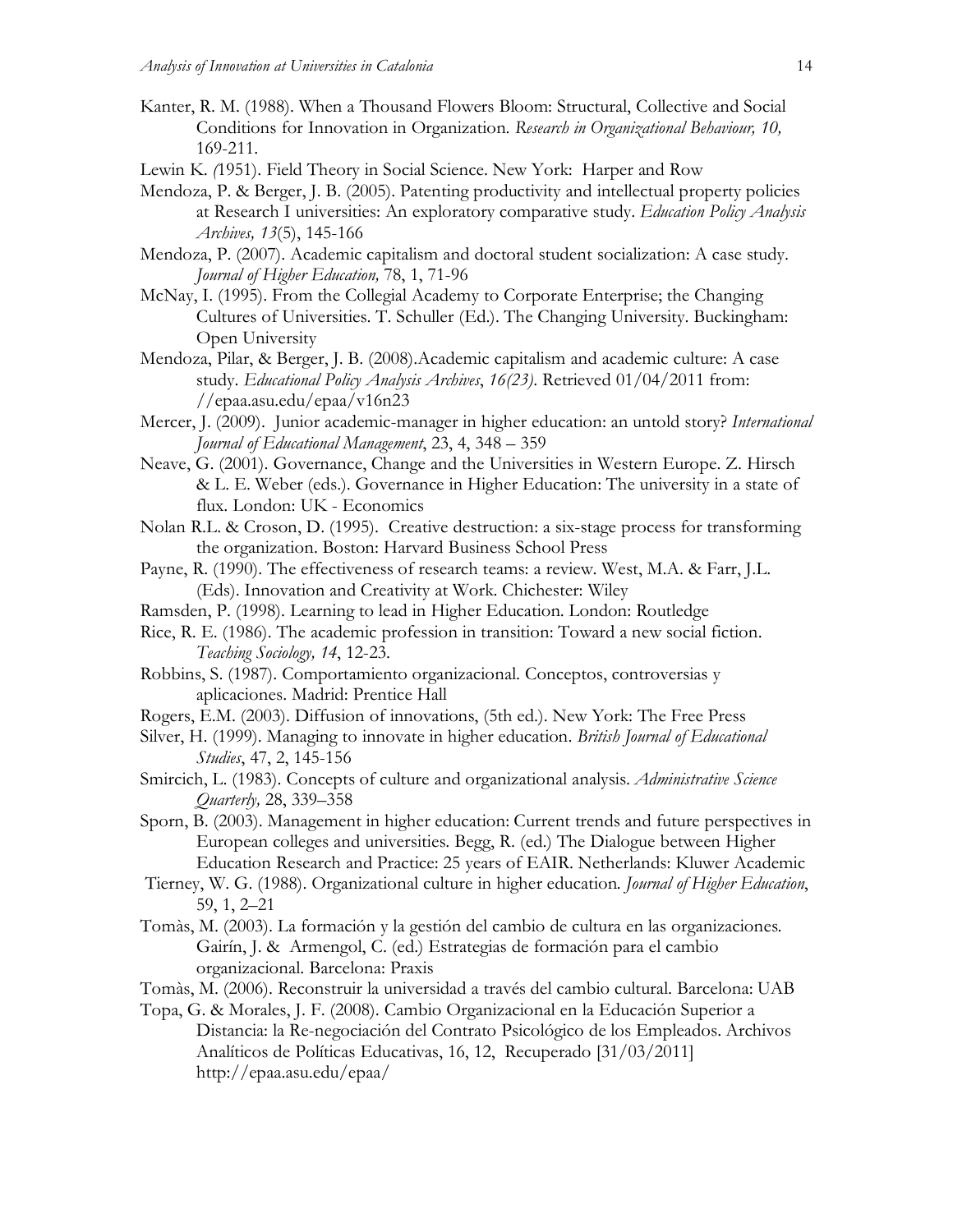Villa, A. (2008). Innovación y cambio en las organizaciones educativas. Bilbao: Universidad de Deusto

# **About the Authors**

Dr. Marina Tomas Universitat Autònoma de Barcelona. Departament de Pedagogia Aplicada.

Email: marina.tomas@uab.cat

PhD in Education. Senior Lecturer in Educational Administration and Leadership at UAB since 1992. As director of the research group on Culture Change in Catalan Universities (Cambio de Cultura en la Universidad Catalana), she has a particular interest in organizational culture in Higher Education.

Dr. Diego Castro Universitat Autònoma de Barcelona. Departament de Pedagogia Aplicada.

Email: diego.castro@uab.cat

PhD in Education. Junior Lecturer in Educational Administration at UAB. A member of the research group on Culture Change in Catalan Universities (Cambio de Cultura en la Universidad Catalana), he has conducted research into the role of academic-managers in HE.

# education policy analysis archives

Volume 19 Number 27 30<sup>th</sup> of September 2011 ISSN 1068-2341

# ල

Readers are free to copy, display, and distribute this article, as long as the work is attributed to the author(s) and **Education Policy Analysis Archives,** it is distributed for non-commercial purposes only, and no alteration or transformation is made in the work. More details of this Creative Commons license are available at http://creativecommons.org/licenses/by-nc-sa/3.0/. All other uses must be approved by the author(s) or **EPAA**. **EPAA** is published by the Mary Lou Fulton Institute and Graduate School of Education at Arizona State University Articles are indexed EBSCO Education Research Complete, DIALNET, Directory of Open Access Journals, ERIC, H.W. WILSON & Co, QUALIS – A 2 (CAPES, Brazil), Scimago Journal Ranking, SCOPUS, SOCOLAR-China.

Please contribute commentaries at http://epaa.info/wordpress/ and send errata notes to Gustavo E. Fischman fischman@asu.edu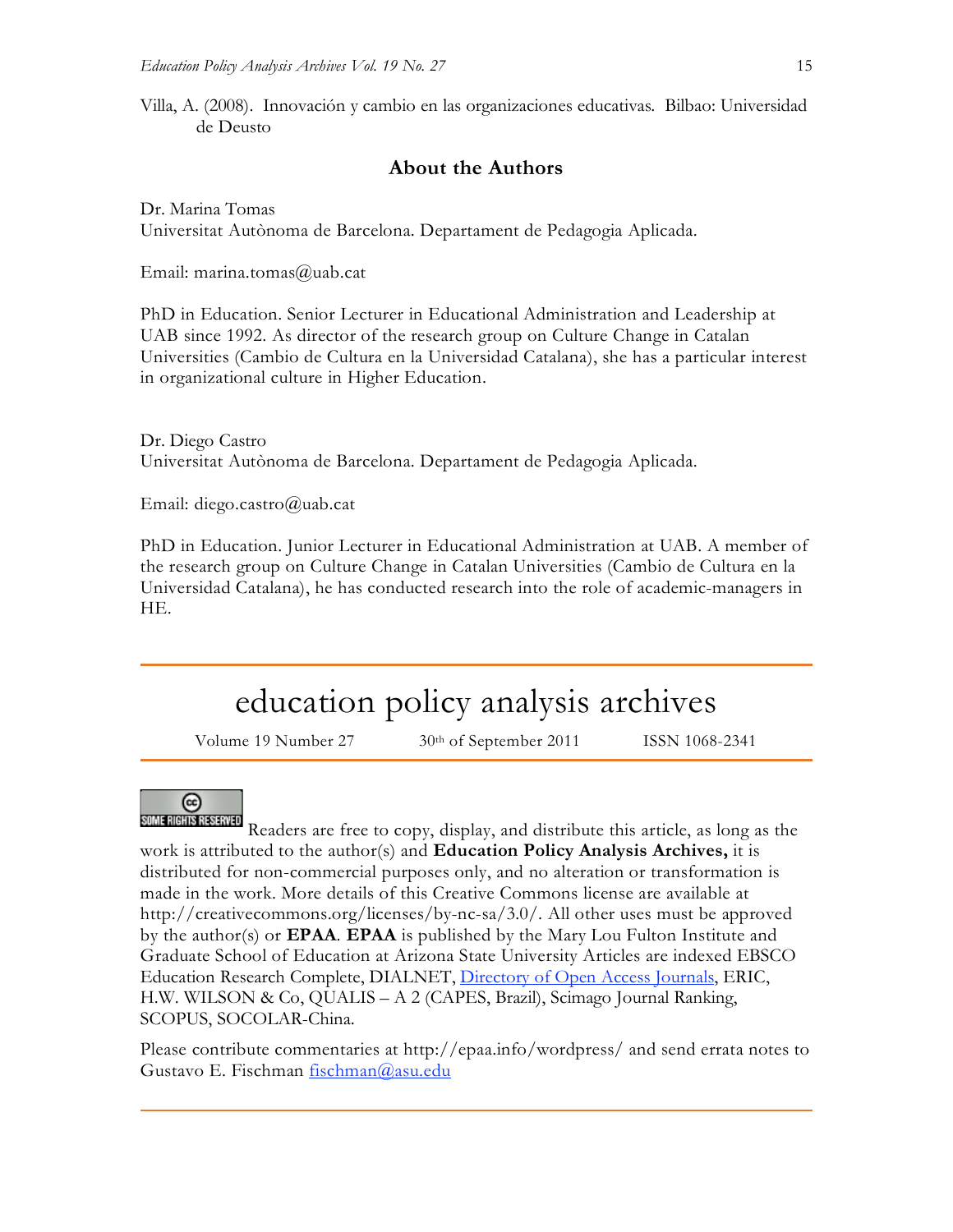# education policy analysis archives editorial board Editor **Gustavo E. Fischman** (Arizona State University) Associate Editors: **David R. Garcia** & **Jeanne M. Powers** (Arizona State University)

**Gary Anderson** New York University **Sarah Lubienski** University of Illinois, Urbana-**Michael W. Apple** University of Wisconsin, Madison **Angela Arzubiaga** Arizona State University **Maria Martinez-Coslo** University of Texas, **David C. Berliner** Arizona State University **William Mathis** University of Colorado, Boulder **Robert Bickel** Marshall University **Tristan McCowan** Institute of Education, London **Henry Braun** Boston College **Heinrich Mintrop** University of California, **Eric Camburn** University of Wisconsin, Madison **Michele S. Moses** University of Colorado, Boulder **Wendy C. Chi\*** University of Colorado, Boulder **Julianne Moss** University of Melbourne **Casey Cobb** University of Connecticut **Sharon Nichols** University of Texas, San Antonio **Arnold Danzig** Arizona State University **Noga O'Connor** University of Iowa **Antonia Darder** University of Illinois, Urbana-Champaign **Linda Darling-Hammond** Stanford University **Laurence Parker** University of Illinois, Urbana-**Chad d'Entremont** Strategies for Children **Susan L. Robertson** Bristol University **John Diamond** Harvard University **John Rogers** University of California, Los Angeles Tara Donahue Learning Point Associates **A. G. Rud** Purdue University **Sherman Dorn** University of South Florida **Felicia C. Sanders** The Pennsylvania State **Christopher Joseph Frey** Bowling Green State University **Melissa Lynn Freeman\*** Adams State College **Kimberly Scott** Arizona State University **Amy Garrett Dikkers** University of Minnesota **Dorothy Shipps** Baruch College/CUNY **Gene V Glass** Arizona State University **Maria Teresa Tatto** Michigan State University **Ronald Glass** University of California, Santa Cruz **Larisa Warhol** University of Connecticut **Harvey Goldstein** Bristol University **Cally Waite** Social Science Research Council **Jacob P. K. Gross** Indiana University **John Weathers** University of Colorado, Colorado **Eric M. Haas** WestEd **Kevin Welner** University of Colorado, Boulder **Kimberly Joy Howard\*** University of Southern California **Aimee Howley** Ohio University **Terrence G. Wiley** Arizona State University **Craig Howley** Ohio University **John Willinsky** Stanford University **Steve Klees** University of Maryland **Kyo Yamashiro** University of California, Los Angeles

**Jessica Allen** University of Colorado, Boulder **Christopher Lubienski** University of Illinois, Urbana-Champaign Champaign **Samuel R. Lucas** University of California, Berkeley Arlington Berkeley **João Paraskveva** University of Massachusetts, Dartmouth Champaign University **Janelle Scott** University of California, Berkeley Springs **Ed Wiley** University of Colorado, Boulder

**Jaekyung Lee** SUNY Buffalo \* \* Members of the New Scholars Board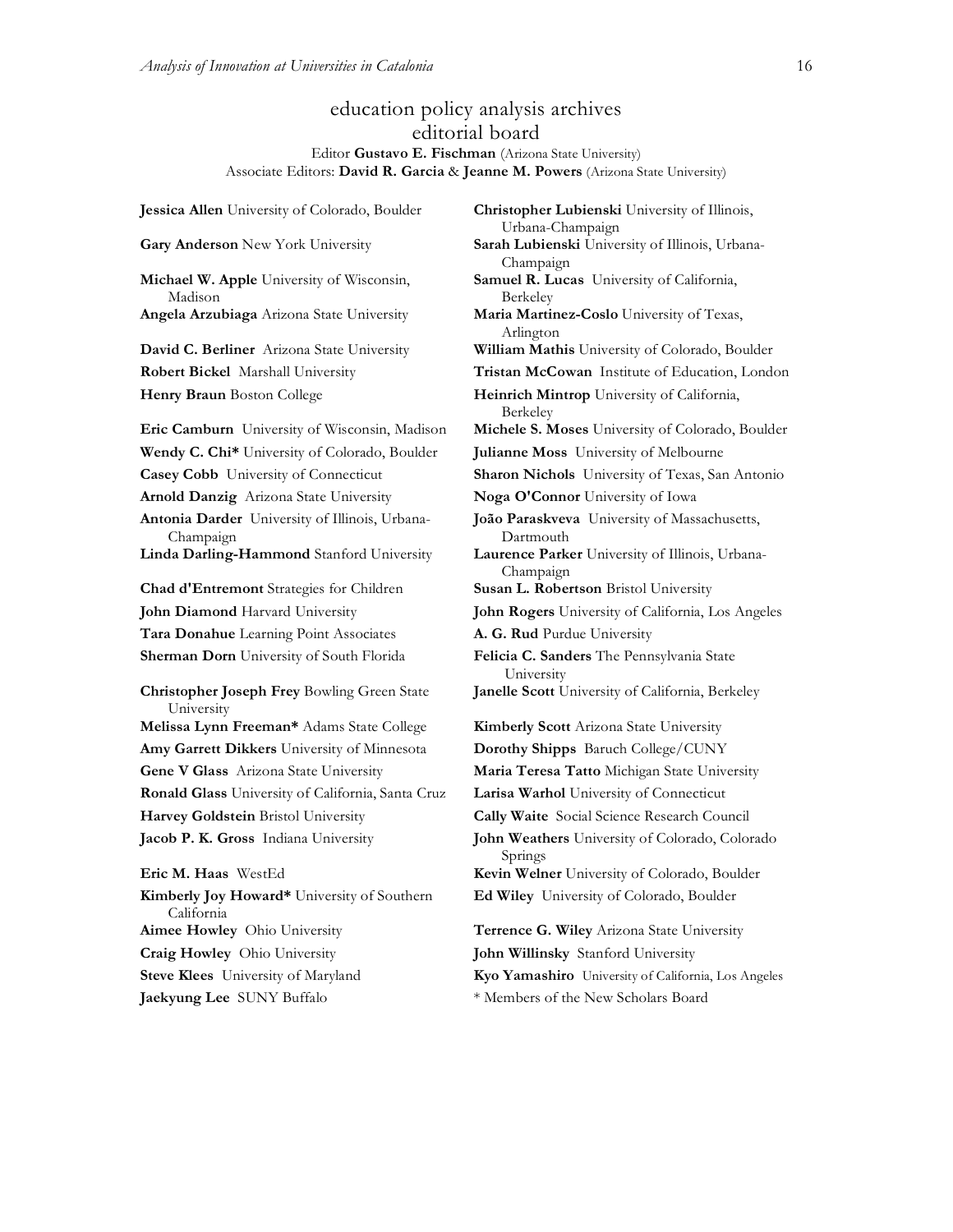# archivos analíticos de políticas educativas consejo editorial

Editor: **Gustavo E. Fischman** (Arizona State University)

Editores. Asociados **Alejandro Canales** (UNAM) y **Jesús Romero Morante** (Universidad de Cantabria)

**Armando Alcántara Santuario** Instituto de Investigaciones sobre la Universidad y la Educación, UNAM México **Claudio Almonacid** Universidad Metropolitana de Ciencias de la Educación, Chile **Pilar Arnaiz Sánchez** Universidad de Murcia, España **Xavier Besalú Costa** Universitat de Girona, España **Miguel A. Pereyra** Universidad de Granada, España **Jose Joaquin Brunner** Universidad Diego Portales, Chile **Damián Canales Sánchez** Instituto Nacional para la Evaluación de la Educación, México **María Caridad García** Universidad Católica del Norte, Chile **Raimundo Cuesta Fernández** IES Fray Luis de León, España **Marco Antonio Delgado Fuentes** Universidad Iberoamericana, México **Inés Dussel** FLACSO, Argentina **José Gregorio Rodríguez** Universidad Nacional de **Rafael Feito Alonso** Universidad Complutense de Madrid, España **Pedro Flores Crespo** Universidad Iberoamericana, México **Verónica García Martínez** Universidad Juárez Autónoma de Tabasco, México **Francisco F. García Pérez** Universidad de Sevilla, España **Edna Luna Serrano** Universidad Autónoma de Baja California, México **Alma Maldonado** Departamento de Investigaciones Educativas, Centro de Investigación y de Estudios Avanzados, México **Alejandro Márquez Jiménez** Instituto de Investigaciones sobre la Universidad y la Educación, UNAM México

**José Felipe Martínez Fernández** University of California Los Angeles, USA

**Fanni Muñoz** Pontificia Universidad Católica de Perú

**Imanol Ordorika** Instituto de Investigaciones Economicas – UNAM, México

**Maria Cristina Parra Sandoval** Universidad de Zulia, Venezuela

**Monica Pini** Universidad Nacional de San Martín, Argentina

**Paula Razquin** UNESCO, Francia

**Ignacio Rivas Flores** Universidad de Málaga, España

**Daniel Schugurensky** Universidad de Toronto-Ontario Institute of Studies in Education, Canadá

**Orlando Pulido Chaves** Universidad Pedagógica Nacional, Colombia

Colombia

**Miriam Rodríguez Vargas** Universidad Autónoma de Tamaulipas, México

**Mario Rueda Beltrán** Instituto de Investigaciones sobre la Universidad y la Educación, UNAM México

**José Luis San Fabián Maroto** Universidad de Oviedo, España

**Yengny Marisol Silva Laya** Universidad Iberoamericana, México

**Aida Terrón Bañuelos** Universidad de Oviedo, España

**Jurjo Torres Santomé** Universidad de la Coruña, España

**Antoni Verger Planells** University of Amsterdam, Holanda

**Mario Yapu** Universidad Para la Investigación Estratégica, Bolivia